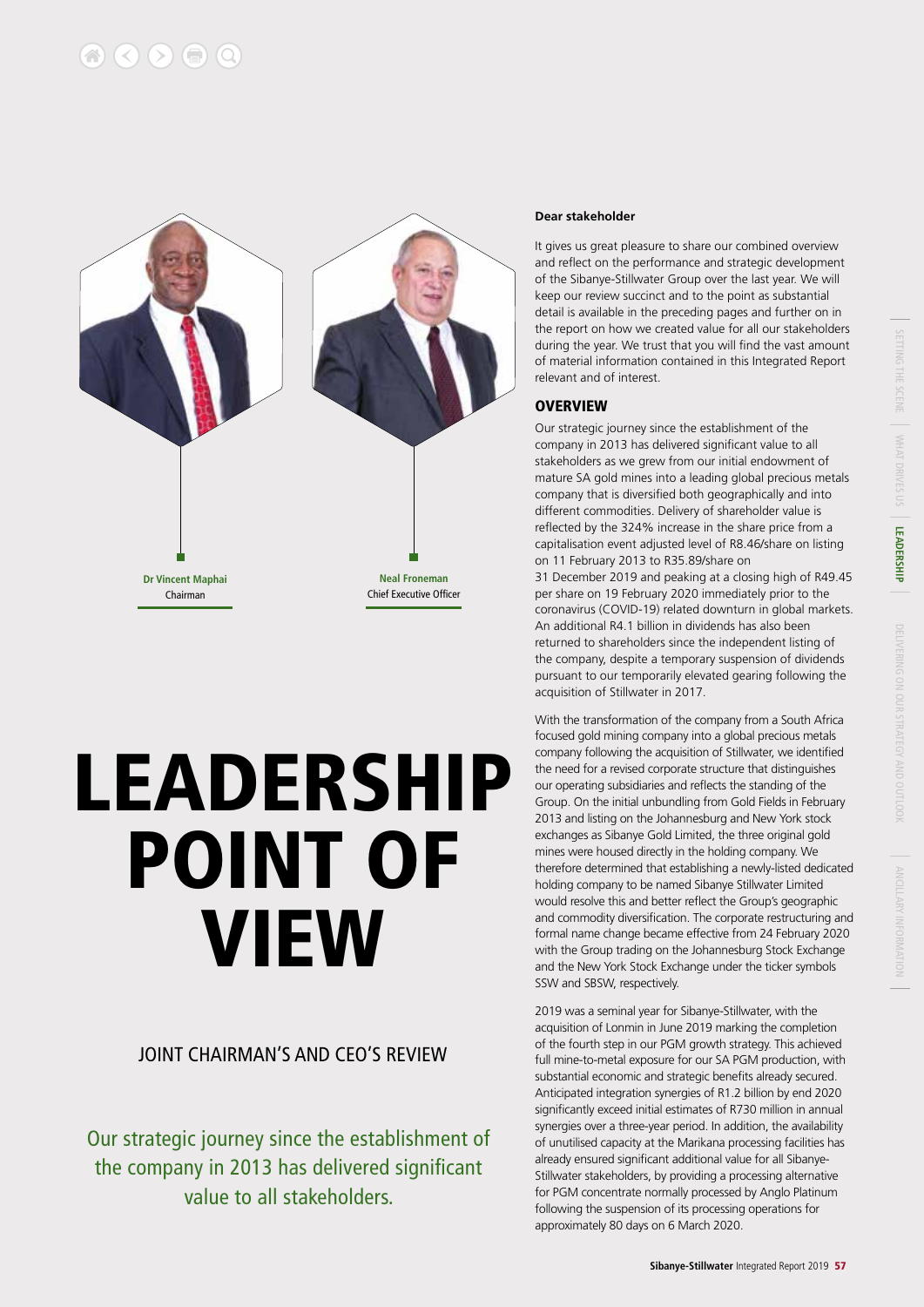### **LEADERSHIP POINT OF VIEW CONTINUED**

The integration of the Marikana operation has proceeded in line with expectations, with an initial three-month review of the operations confirming the unsustainability of specific older shafts whose mineral reserves had become exhausted. Consultations with affected stakeholders in terms of Section 189 of the Labour Relations Act commenced in September 2019 and were concluded in early December 2019 and the restructuring of the operations was successfully implemented in January 2020, with closures of the old and unprofitable shafts, accompanied by a reduction in employee numbers. Pleasingly, there were fewer job losses than had originally been envisaged.

From the operational and financial perspectives, the year was one of stark contrasts, with the second half significantly improved compared to the strike-impacted first half of the year.

The position adopted during the protracted strike at our SA gold operations was necessarily robust, with the strike finally ending in an agreed settlement in April 2019 on the same terms that had previously been agreed with the other recognised unions in October 2018. The outcomes assisted in achieving role clarity with factions in organised labour that sought to secure advantage over other unions and pursue demands that would compromise the operational and financial sustainability of the Group. This created a context conducive to the required rightsizing of our SA gold operations, successful conclusion of wage negotiations at our PGM mines in the latter part of 2019 without disruption and the subsequent restructuring in January 2020 of the Marikana operation that we incorporated into the Group through the Lonmin acquisition. Notably, all of this was achieved without us losing our focus on safe production and deleveraging of our balance sheet.

In addition to the improved operational performance for H2 2019, precious metal prices – particularly rhodium and palladium and to a lesser extent gold – rose sharply in the latter part of the year. In combination with a weaker rand, significantly improved financial performance was achieved in H2 2019 with substantially increased adjusted EBITDA dramatically accelerating our deleveraging. Revenue for 2019 increased by 44% year on year, from R51 billion to R73 billion and resulted in a net profit of R432.8 million (2018: net loss of R2.5 billion) As a result, net debt: adjusted EBITDA declined from 2.5x at the end of 2018, to 1.25x at the end of 2019, remaining well below the covenants with our lenders.

While our dividend policy to return at least 35% of normalised earnings to shareholders remains unchanged, our elevated debt levels prevented the resumption of dividends in 2019 with the application of earnings to pay down gross debt representing our foremost priority in the short term. While with ongoing deleveraging towards our target of 1x net debt: adjusted EBITDA we aim to resume the distribution of dividends in 2020, we are also cognisant of the evolving coronavirus (COVID-19) pandemic that is severely impacting society, economies and markets across the world. We are, in engagement with all our stakeholders in these unprecedented challenging circumstances, participating in constructing a concerted response to the pandemic that will minimise the social and economic harm arising from the pandemic.

#### SAFETY AND WELLNESS

The safety and wellness of our people is the primary concern for the Group and I am pleased to report that the excellent safety performance at our SA gold operations in particular was maintained despite the protracted strike and subsequent measured production build-up, which is often regarded as a high risk period due to the build-up of rock stresses at deep level mines that have lain dormant for some time. When striking employees reported back to work, the medical fitness

The SA gold operations were fatality free for the whole of 2019 and on 11 March 2020, these operations achieved an unparalleled 11 million fatal free shifts (FFS) (or 563 days) since August 2018. Our US PGM operations have been fatality free since October 2011, in that time achieving about 563,000 FFS – this reflects the significantly different operating environment, which is mostly mechanised and as a result employs significantly fewer people ( a 2,661-member workforce including contactors) than the more conventional and labour-intensive SA operations (a 81,793-member workforce including contactors). Our ongoing efforts on safety are discussed in the relevant section in this report.

Regrettably, we lost six of our colleagues at our SA PGM operations during 2019, three of which related to fall of ground incidents, two from trackless machinery and one related to rail bound equipment. These accidents were followed by painstaking investigations to learn from them with the aim of ensuring that they do not recur.

#### OUR BUSINESS ETHOS AND ESG

Our approach to business is underpinned by our purpose of 'Our mining improves lives' and guided by our vision of 'Delivery of superior value for all our stakeholders'. Consistent with our vision as captured succinctly through our umdoni tree that has been discussed earlier in this report, we have since inception recognised the relevance of all stakeholders to our success and sustainability. As such, we have noted the declaration by the Business Round Table signed by the CEOs of 181 major United States companies on 19 August last year that re-defines the purpose of corporations and endorses a commitment to all stakeholders accompanied by a move away from shareholder primacy.

We recognise that an inclusive approach to conducting business underpins the ability to sustainably generate superior returns and positions us as an integral partner in the societies and economies where we operate. Our Good Neighbor Agreement in Montana has served well over the past 15 years to guide the formation of a harmonious and symbiotic relationship that builds prosperity and preserves social and environmental integrity of the district. We are working with stakeholders in South Africa to establish similar relationships that recognise the value of sustainable economic activity at our operations as a catalyst for economic growth and social development.

We firmly believe that our established approach to business complements the growing prominence of environmental, social and governance aspects (ESG) in providing the framework within which stakeholders adjudge the responsibility of an organisation's conduct. While divestment from companies with significant ESG shortcomings has been practised for some time, we have noted the emergence of ESG ranking systems that are beginning to represent the basis of investment and lending decisions. Although ESG ranking systems diverge significantly in the priorities and scope covered, we expect this will normalise over time as the thinking matures. Demonstration of exemplary ESG performance is rapidly becoming central to sustaining the quality of support from all stakeholders that is needed for a corporation to thrive on a sustainable basis.

The Board and management of Sibanye-Stillwater pay careful consideration to Group strategy and reviews strategic planning on an annual basis to ensure that the Group is able to sustainably deliver on its vision and purpose. To position our company in meeting the emerging expectations, we have expanded our strategy to include a more specific focus on ESG. In the first instance, in addition to honouring established governance codes for business conduct and